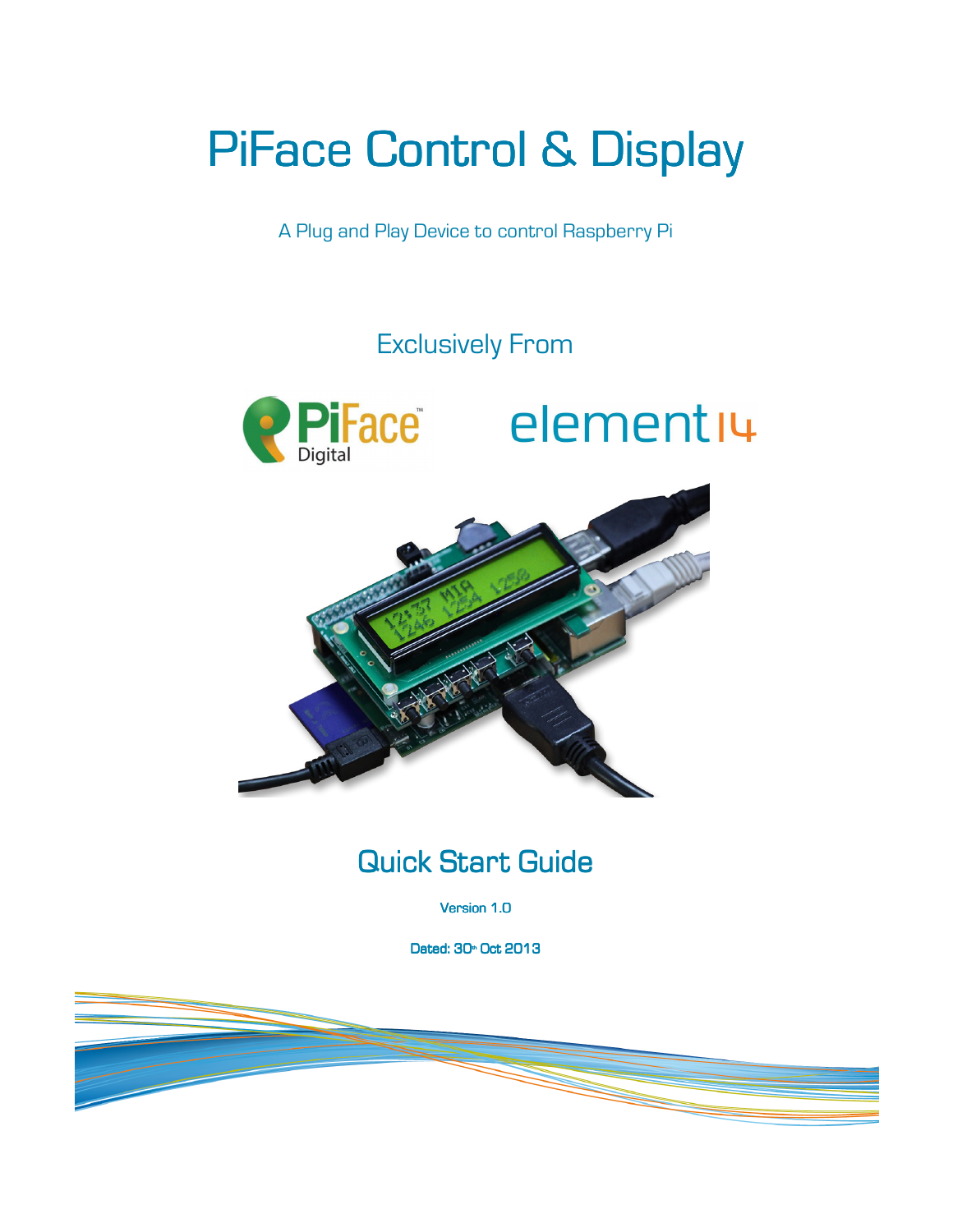### Table Of Contents **Page No. 2018**

| 1. Overview                                                |                                     | 2 |
|------------------------------------------------------------|-------------------------------------|---|
| 2. Fitting the PiFace Control & Display                    |                                     | 2 |
|                                                            | 3. Configuring your Raspberry Pi    | 3 |
| 4. Installing PiFace Control and Display Software          |                                     | 3 |
| 4.1                                                        | PiFace Control and Display Software |   |
|                                                            | 4.2 Troubleshooting                 |   |
| 5. Setting up your IR remote with PiFace Control & Display |                                     | 4 |
| 5.1                                                        | Setting up your Infrared            |   |
| 5.2                                                        | Setting up your Remote              |   |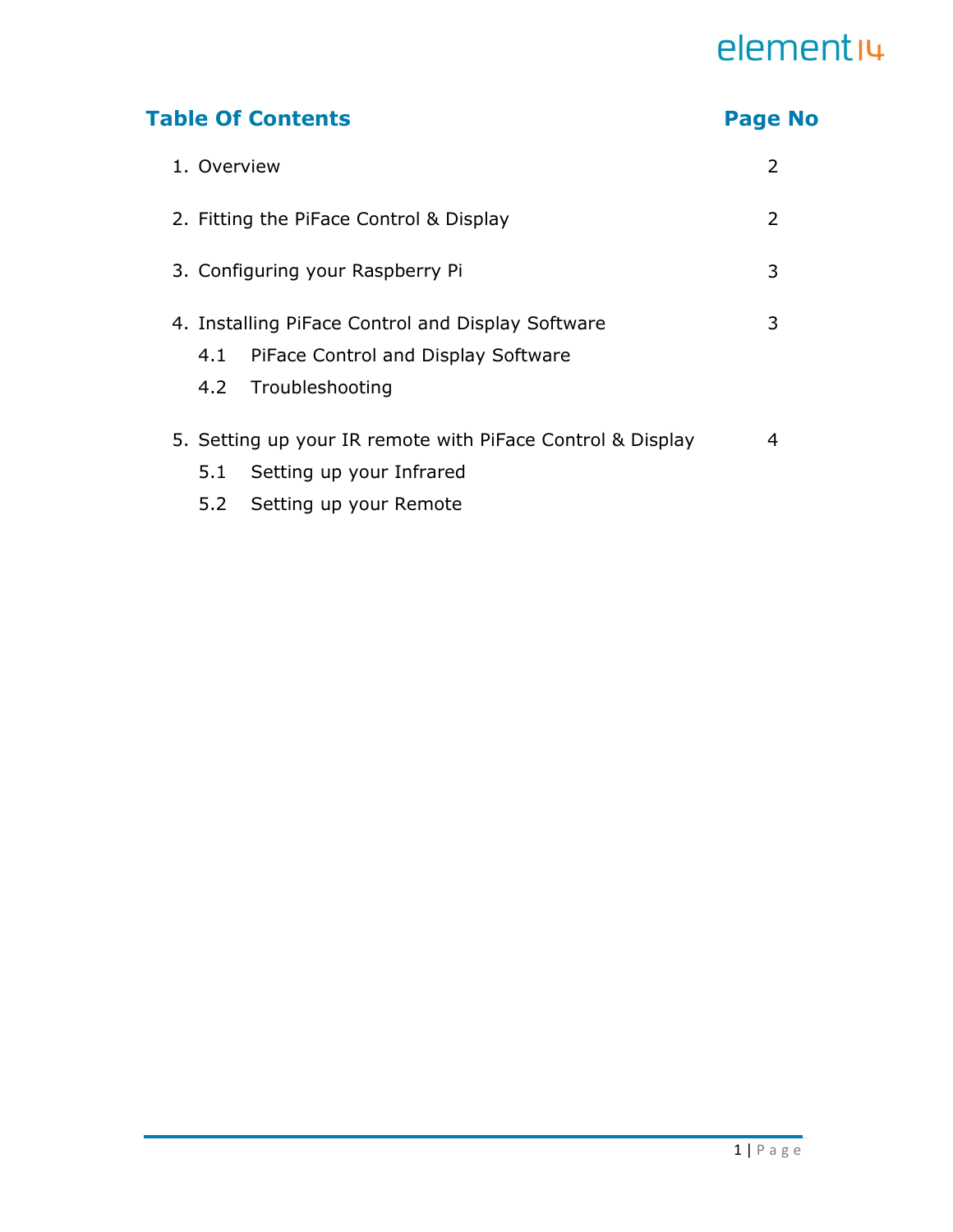

#### 1. Overview

PiFace™ Control & Display is a plug and play device that allows you to use and control your Raspberry Pi without a keyboard, mouse and monitor. It saves space and power by removing the need for a monitor whilst still providing a simple, yet capable interactive user interface. PiFace<sup>™</sup> Control & Display is ideal for applications such as internet radio, streaming media, XBMC and many more.

PiFace CAD allows you to unshackle your RaspberryPi from the constraints of the monitor and facilitates interaction with its onboard buttons and IR remote transceiver. To use PiFace Control and Display, you will need to follow the simple steps contained in this quide.

### 2. Fitting the PiFace Control & Display

PiFace Control and Display sits on top of the Raspberry Pi and connects using the expansion connector (GPIO).

- First make sure your RaspberryPi's power is disconnected.
- Take care to ensure all the RaspberryPi expansion pins are lined up with the holes on the PiFace Control and Display socket.
- Check the alignment for left, right and back and never force the boards together if they don't slide smoothly.



Figure 1: Raspberry Pi & PiFace Control & Display Setup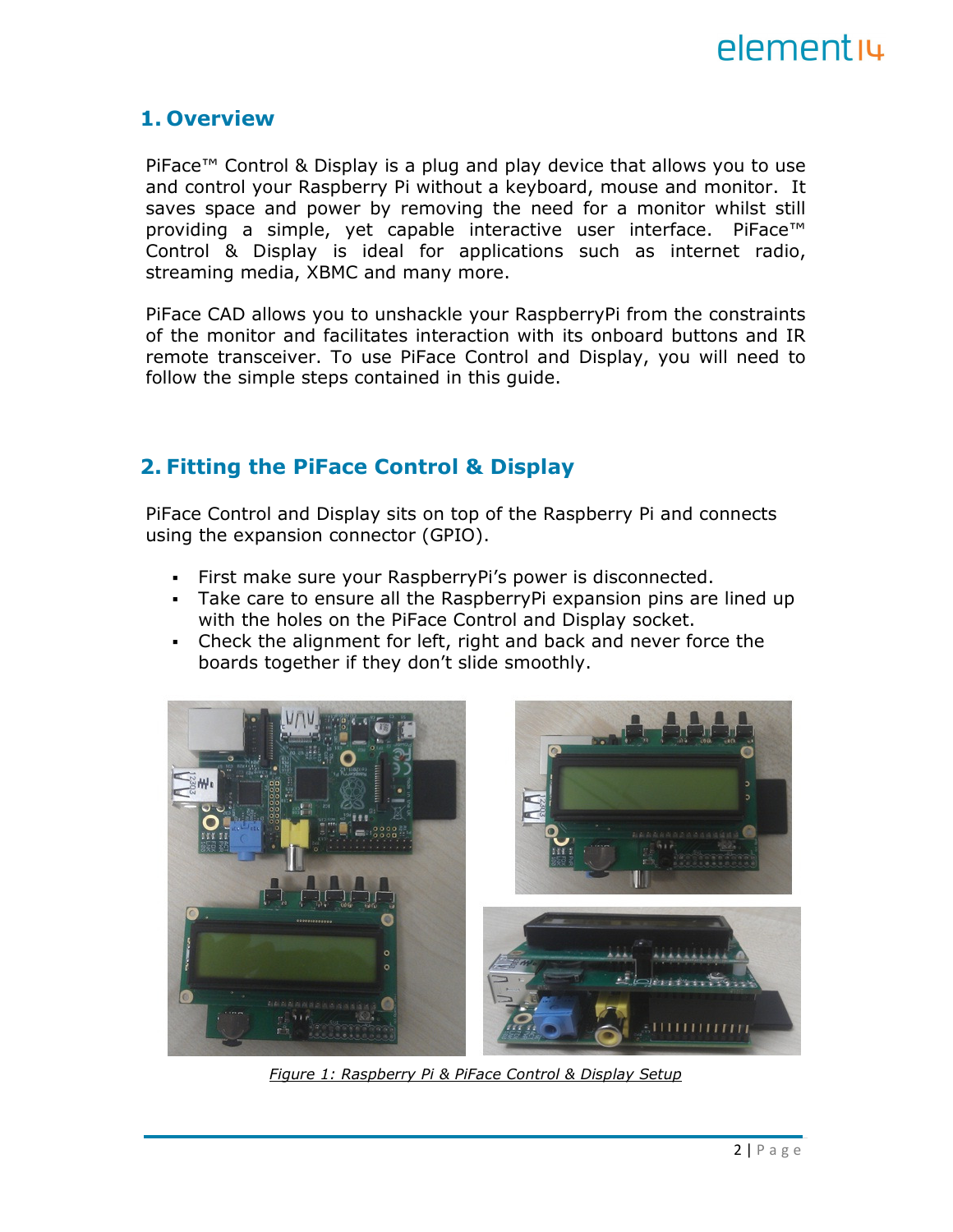### 3. Configuring your Raspberry Pi

To use PiFace Control & Display you need to enable your Raspberry Pi's SPI port, do this by opening a Terminal window and entering the following command:

#### **sudo raspi-config**

Use your keyboard's arrow keys to select "Option 8 Advanced Options" to view the list of advanced configuration options. Choose the A5 SPI option, set this to  $\langle Yes\rangle$  then select  $\langle OK\rangle$  then  $\langle Finish\rangle$ .

### 4. Installing PiFace Control and Display Software

#### 4.1 PiFace Control and Display Software

Install the latest Control and Display software by typing the following command in a Terminal:

#### **sudo apt-get install python3-pifacecad**

Test everything has installed by running the sysinfo.py program:

python3 /usr/share/doc/python3-pifacecad/examples/sysinfo.py

\*replace "*python3"* with "*python"* if you are not using Python3.

Details about your Raspberry Pi's temperature, memory and I.P. address should appear on the LCD screen.



Figure 2: Successful Display on PiFace Control & Display LCD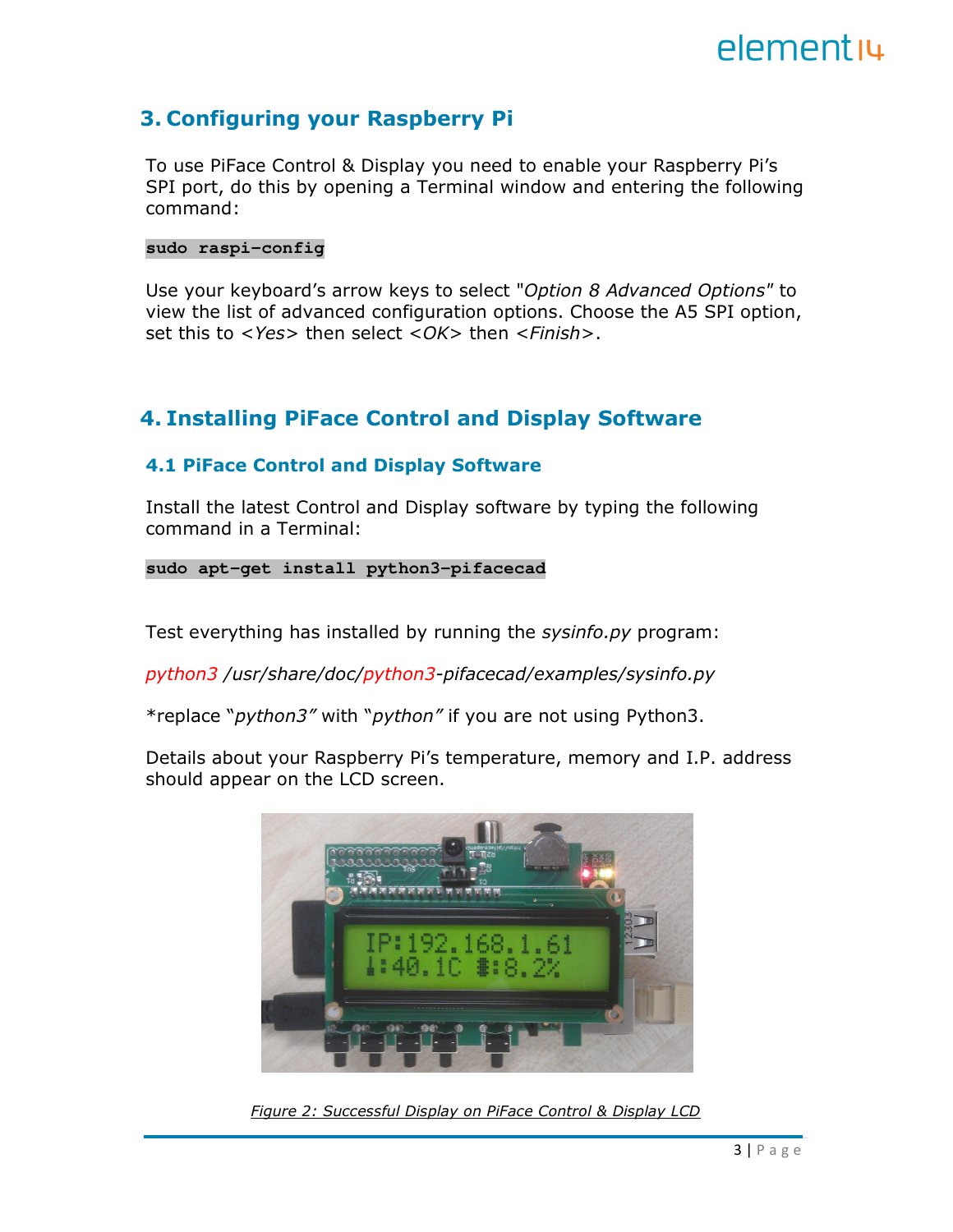

#### 4.2 Troubleshooting

If your LCD has nothing appearing on it or its character spaces are all black, try adjusting the contrast screw with a small star head screwdriver.

### 5. Setting up your IR remote with PiFace Control & **Display**

Want to control your PiFace Control and Display with your remote? Now you can, simply follow below steps:

#### 5.1 Setting up your Infrared

First set up the Raspbian Infrared module to use GPIO pin 23, by typing:

#### **sudo modprobe lirc\_rpi gpio\_in\_pin=23**

You can test that it works with the mode2 program:

- Run "pidof lirc" to see if the lirc processes are running. **Note:** if "*pidof"* is not installed you may need to install by typing **sudo apt-get install pidof**
- if this returns a number, you must kill that process with the following command

#### **sudo kill process\_number**

\*replace process\_number with the number returned by pidof

Now run mode2 program

#### **mode2 –d /dev/lirc0**

Note: If this says something like "No such file or directory" then lirc has not been installed. Follow instructions in section "Lirc Software", of Installing PiFace Control and Display Software.

If, after pressing some buttons, you get a series of pulse/space lengths then your Infrared Receiver is working. Press Ctrl-c to quit this.

To make sure that the module is loaded each time you boot, add the following lines to /etc/modules . Edit the file with the command

#### **sudo nano /etc/modules**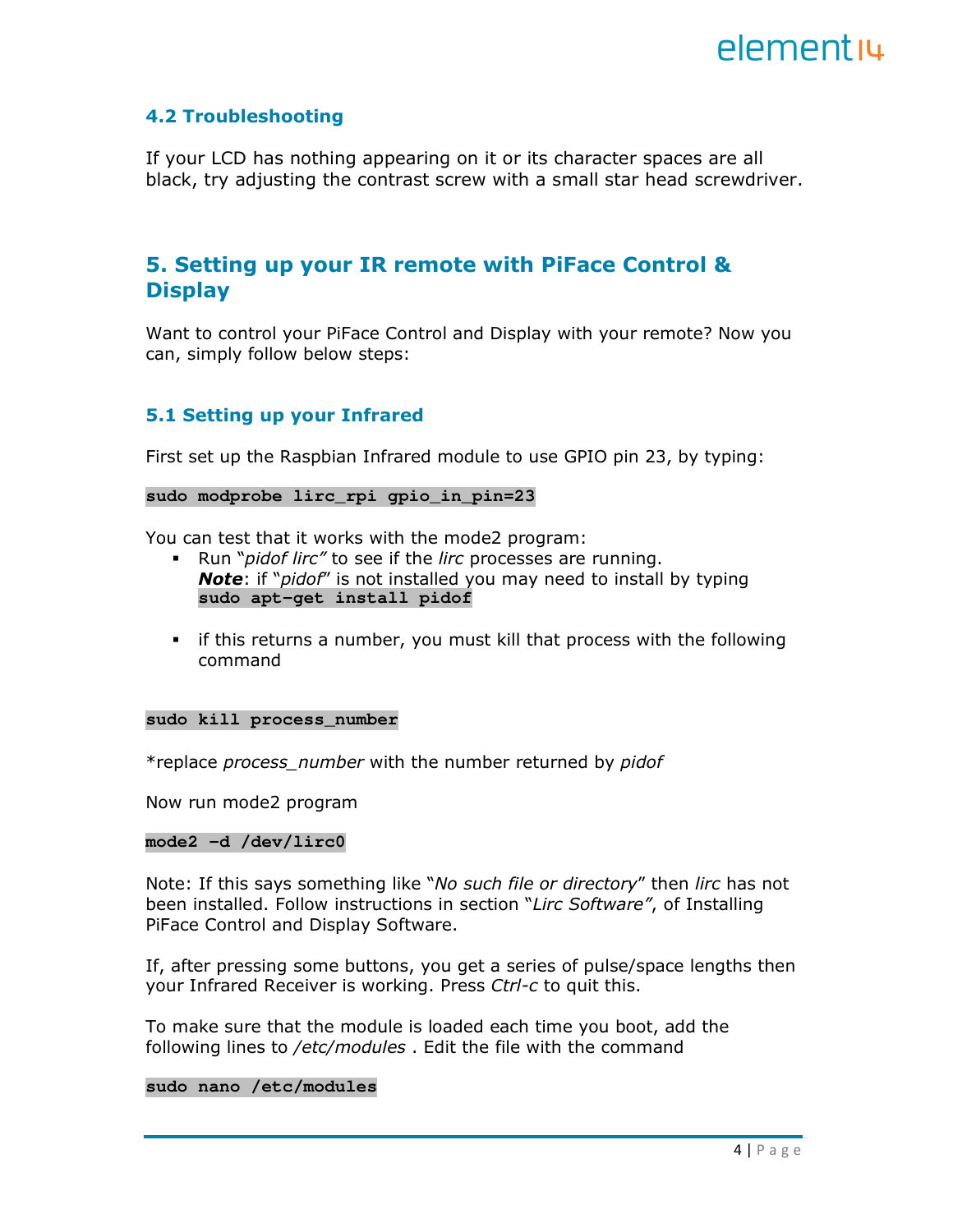Add these lines to the end of the file:

#### **lirc\_dev**

#### **lirc\_rpi gpio\_in\_pin=23**

Save your changes, press Ctrl-x then Y and enter.

To set up your pi to receive IR data from PIFace CAD, first backup the previous Linux Infrared Remote Control configuration with:

```
cp /etc/lirc/hardware.conf ~/.
```
Then edit the configuration using

#### **sudo nano /etc/lirc/hardware.conf**

So it looks like the following:

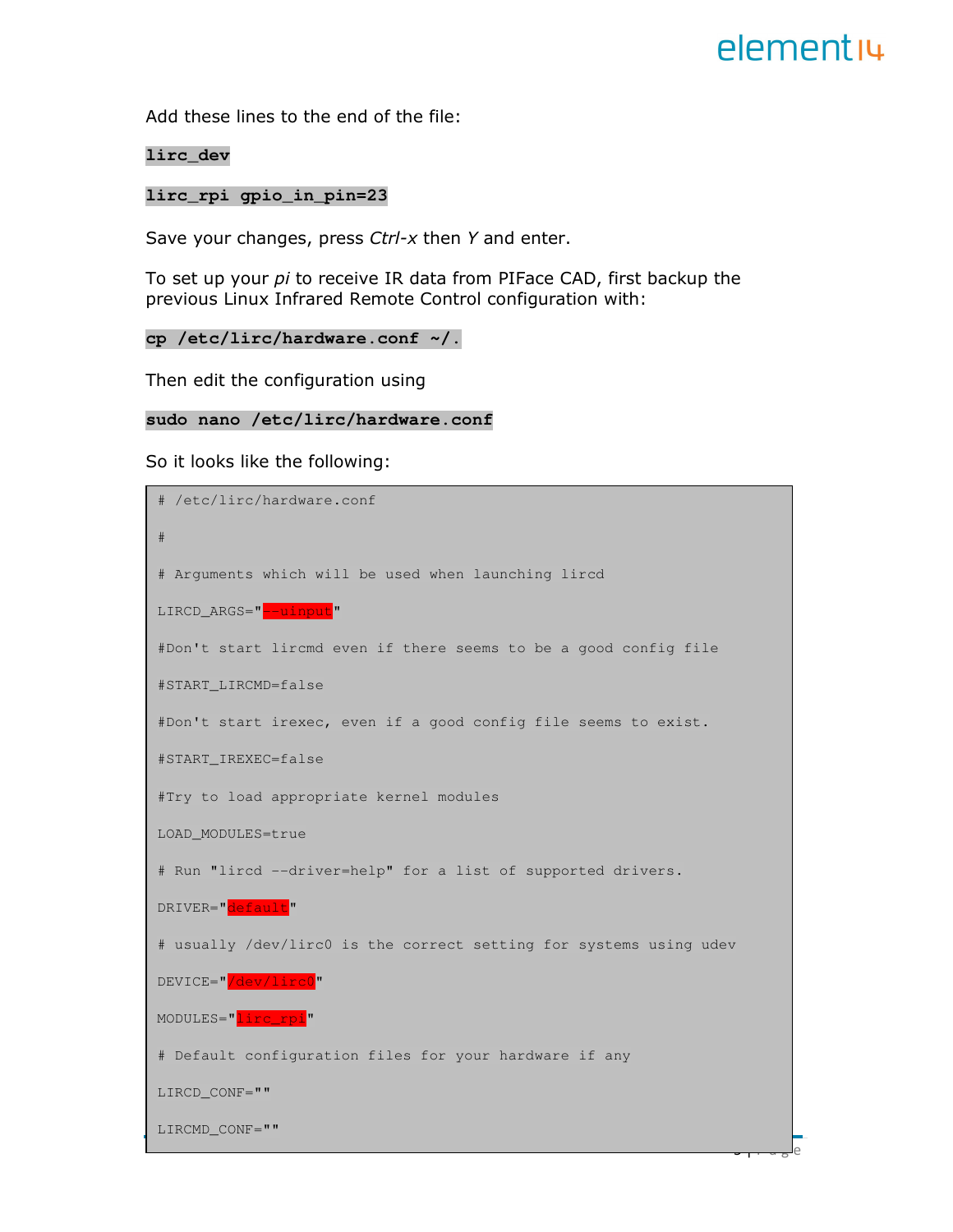The highlighted text are the parts that will need changing, though it's worth checking the rest of the text incase you have a different initial configuration.

Save your changes by pressing  $Ctrl-x$  then Y Reboot your Pi and then log back in:

#### **sudo reboot**

#### 5.2 Setting up your Remote

The /etc/lirc/lircd.conf file tells LIRC about your remote control. Since every remote control is different, you need to download or generate a config for each remote.

First backup the original lirc configuration file with:

#### **cp /etc/lirc/lircd.conf ~/.**

This will save a copy of your original *lirc* configuration to your home directory. If you ever want to restore these original settings use the command:

#### **sudo cp ~/lircd.conf /etc/lirc/lircd.conf**

To setup your remote:

- Try and find your remote control config file online:
	- $\circ$  In midori or another Internet browser, go to the address http://lirc.sourceforge.net/remotes/
	- o Click on the manufacturer of your remote.
	- $\circ$  Then right click on the model of your remote (not the .jpg file).
	- $\circ$  Click 'Save as...' and save it somewhere. Copy it in the /etc/lirc/ directory
	- $\circ$  as *lircd.conf* by typing the following sudo cp downloadedFile /etc/lirc/lircd.conf
- Alternatively, generate your own configuration:
	- o sudo rm /etc/lirc/lircd.conf
	- o sudo irrecord –f -d /dev/lirc0 /etc/lirc/lircd.conf
	- $\circ$  Carefully follow the onscreen instructions. At some point it will ask you to enter the commands for each button you press.
	- $\circ$  If you make a mistake re-remove the licrd.conf file sudo rm /etc/lirc/lircd.conf
	- $\circ$  You can list the available commands (in another terminal) with:
	- o irrecord –list-namespace